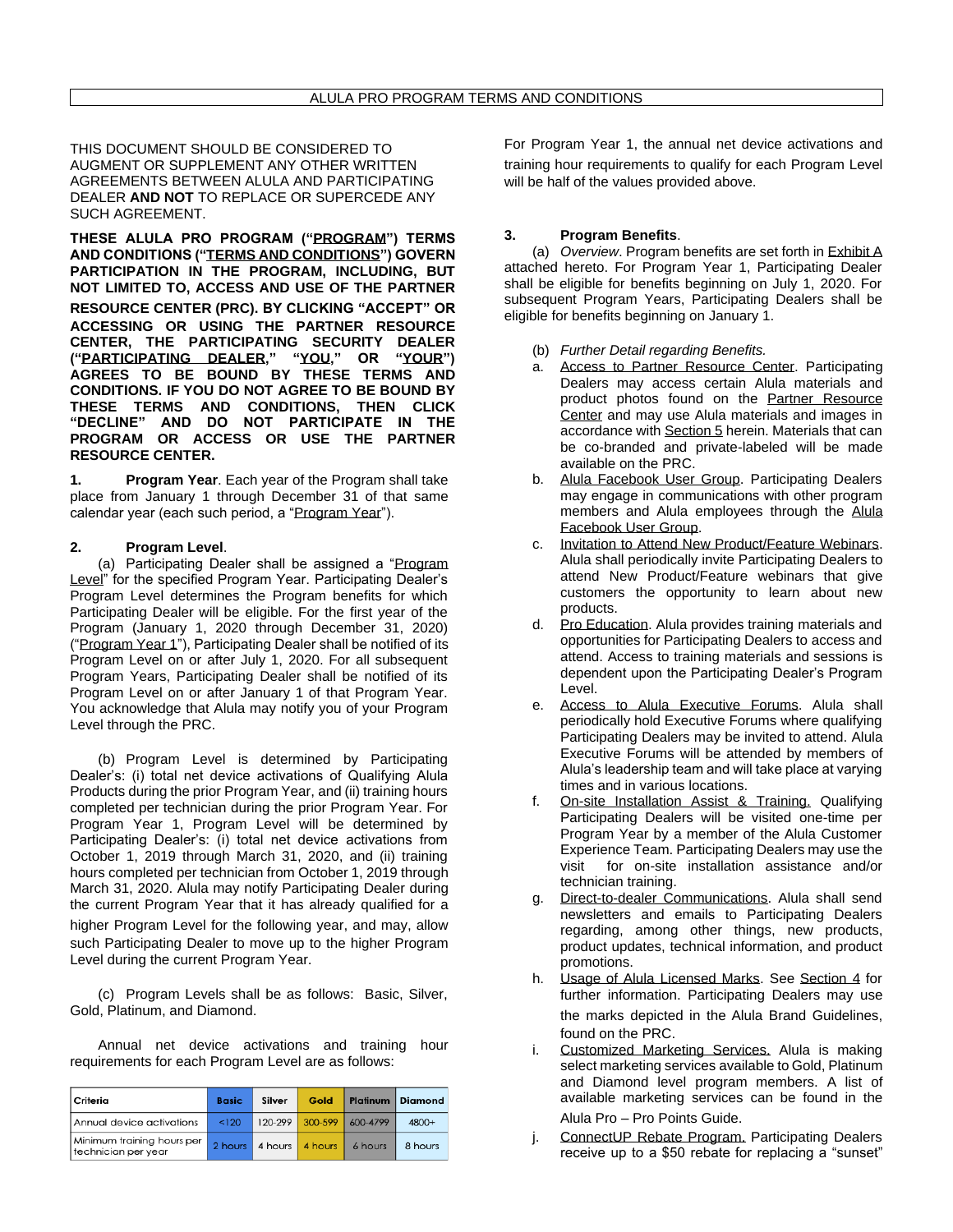device. For more information visit [https://alula.com/sunset/.](https://alula.com/sunset/)

- k. Brandable App. The Alula Interactive mobile app is available for Participating Dealers to brand with their own company logo and contact information.
- l. Alula Referral Program. Learn more at [https://alula.com/partner-referral/.](https://alula.com/partner-referral/) Qualifying members may earn up to 3-times the bonus.
- m. Preferred Hardware Pricing. Silver and Gold Participating Dealers will receive discounted pricing on select Alula hardware.
- n. Preferred Service Pricing. Gold Participating Dealers will receive discounted pricing on select Alula services.
- o. Pro Points. Additional information regarding Pro Points is found in the Alula Pro - Pro Points Guide. Pro Points shall be available for Gold, Platinum, and Diamond Participating Dealers.
- p. White Label App. The Alula Interactive mobile app may be branded and renamed so that it appears on app stores under the name of Diamond Qualifying Dealers. The app then appears to be that of the qualifying dealer's company and no longer bears any Alula marks.
- q. New Product Samples. Qualifying members shall receive complimentary product samples for select NPIs.

**4.** As a Participating Dealer, and subject to your compliance with the Terms and Conditions, and only during the Licensed Term, you will have the personal, non-exclusive, non-transferable, revocable, royalty-free license, without the right to sublicense, to use the Alula name, logo, trademarks, servicemarks, copyrights, images, and Alula branded materials (collectively, the "Marks and Materials") in advertising, sales promotion and marketing materials, signs, displays, and other marketing materials, but only in connection with your resale of Alula Products and Services.

**License Limitations**. Participating Dealer may not reverse engineer, disassemble, decompile, or decipher the Mark and Materials, Participating Dealer may not sublicense or transfer its rights to any third party. Except as otherwise expressly permitted by Alula, Participating Dealer may not modify or create derivative works of the Marks and Materials, in whole or in part.

Participating Dealer's use of the Marks shall be in strict accordance with the Alula Brand Guidelines, available on the PRC, which may be reasonably updated from time to time. Participating Dealer shall ensure that all materials it uses in any way satisfy the brand standards/guidelines provided by Alula with respect to the appearance and manner of use of the Marks and Materials.

Participating Dealer shall display the Marks and Materials only in a positive manner, and will not use the Marks and Materials in any way that disparages Alula, its products or services, or in any manner which would diminish or otherwise damage Alula's goodwill, including, but not limited to, uses which could be deemed to be obscene, in poor taste or unlawful, or which purpose is to encourage unlawful activities.

Participating Dealer shall not use the Licensed Marks in a domain name, website name, or as part (or whole) of the URL relating to a website. Participating Dealer shall not link web pages featuring the Marks to any other website owned or controlled by Alula and shall not enter into any agreement

relating to the placement of paid listings for "keyword" or similar website searches that consist of the Marks either alone or in combination with other words and phrases.

**5.** Participating Dealer will cooperate fully in providing Alula access to Participating Dealer's documents, materials and Certified Products, including providing Alula with samples of promotional materials employing the Marks or Materials.

(Any right not expressly granted to Participating Dealer, including any right to use any other mark owned or licensed by Alula, is specifically reserved for Alula. Nothing in this Agreement shall be construed (expressly or by implication) as granting or conveying to Participating Dealer, or as otherwise creating, any licenses or other rights or interests in or to the Alula Marks and Materials other than as specifically and expressly granted under this Agreement.

Subject to the foregoing, each of the parties hereto is and shall remain the owner of all rights in and to its name and logo, as the same now exist or as they may hereafter be modified, including all rights in and to any copyright, trademark, servicemark and/or like rights pertaining thereto. any and all goodwill, rights, or interests that might be acquired with respect to the Marks and Materials used by Participating Dealer shall inure to the sole benefit of Alula.

**6.** The rights granted to Participating Dealer under this Section shall immediately terminate in the event that Participating Dealer's acts or omissions breach the provisions hereof or otherwise harm the reputation or goodwill associated with the Marks and Materials. Upon termination of this Agreement, Alarm Dealer will cease to use any of such marks, names or logos and shall, within a reasonable time, remove any reference to Alula from its advertising and promotional material.

**7.** Alula may publicly disclose the Participating Dealer's name on a list of Alula clients and use the Participating Dealer logo or other trademark or service mark on any such a list.

**8.** THE MARKS AND MATERIALS ARE PROVIDED "AS-IS" AND WITHOUT ANY REPRESENTATION OR WARRANTY OF ANY KIND, WHETHER EXPRESS OR IMPLIED. ALULA EXPRESSLY DISCLAIMS ALL EXPRESS, IMPLIED, AND OTHER REPRESENTATIONS AND WARRANTIES REGARDING THE MARKS AND MATERIALS, INCLUDING WITHOUT LIMITATION ANY AND ALL IMPLIED WARRANTIES OF TITLE, OWNERSHIP, MERCHANTABILITY, FITNESS FOR A PARTICULAR PURPOSE, NONINFRINGEMENT OR OF THE VALIDITY OR REGISTRATION OF ALULA'S RIGHTS IN THE MATERIALS AND MARKS.

**9.** ALULA DISCLAIMS ANY AND ALL SUCH WARRANTIES AND ALL OTHER WARRANTIES THAT MIGHT OTHERWISE BE IMPLIED BY APPLICABLE LAW. WITHOUT LIMITING THE GENERALITY OF THE FOREGOING, ALULA EXPRESSLY DISCLAIMS ANY REPRESENTATION OR WARRANTY OF OWNERSHIP OF ANY REGISTRATIONS, APPLICATIONS, OR COMMON LAW RIGHTS IN THE MARKS IN ANY COUNTRY OR TERRITORY.

**In the event that Alula determines, in its sole discretion that Dealer has failed to comply with these terms and**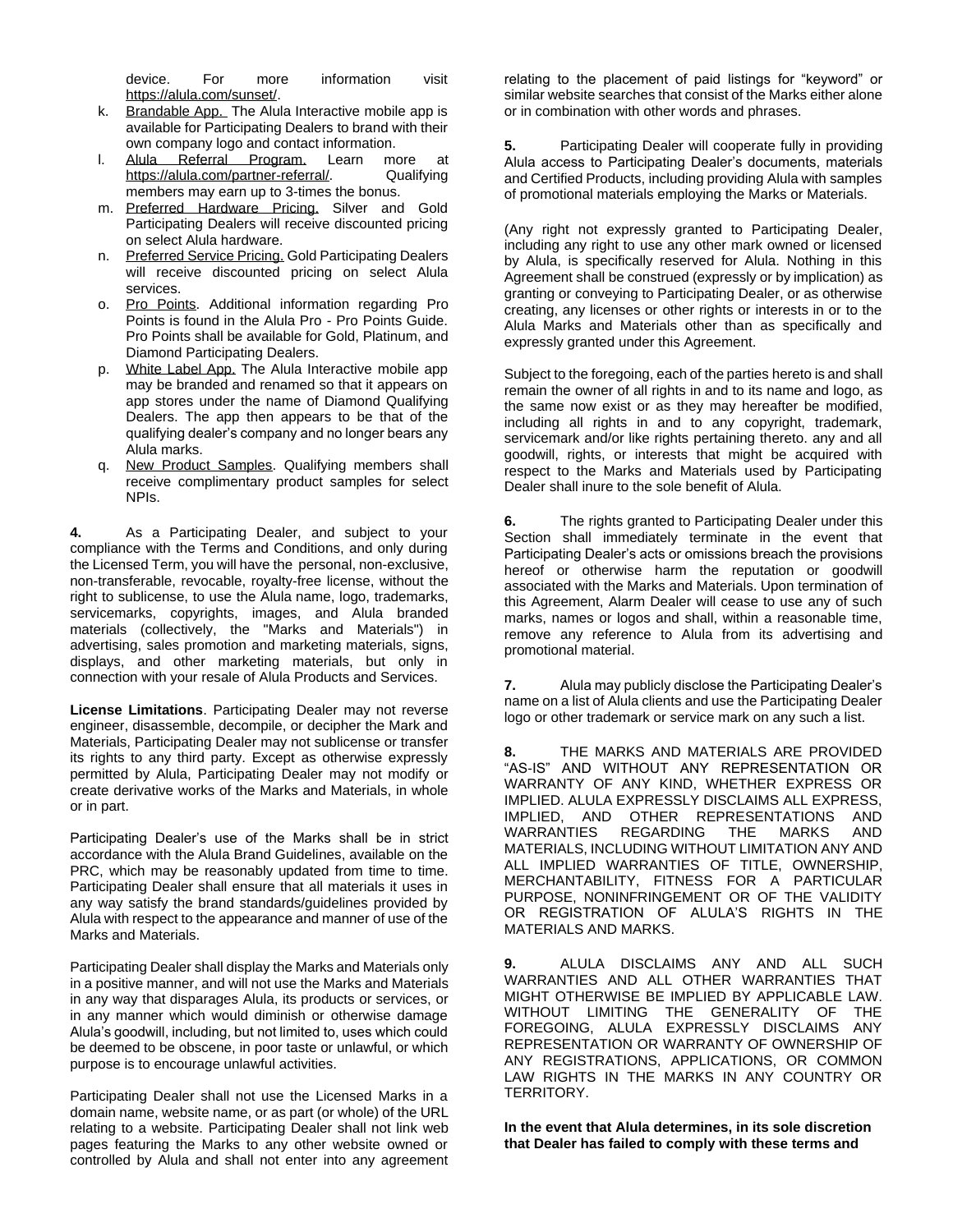**conditions, Alula may immediately terminate a Dealer's participation in the Alula Partner Program**